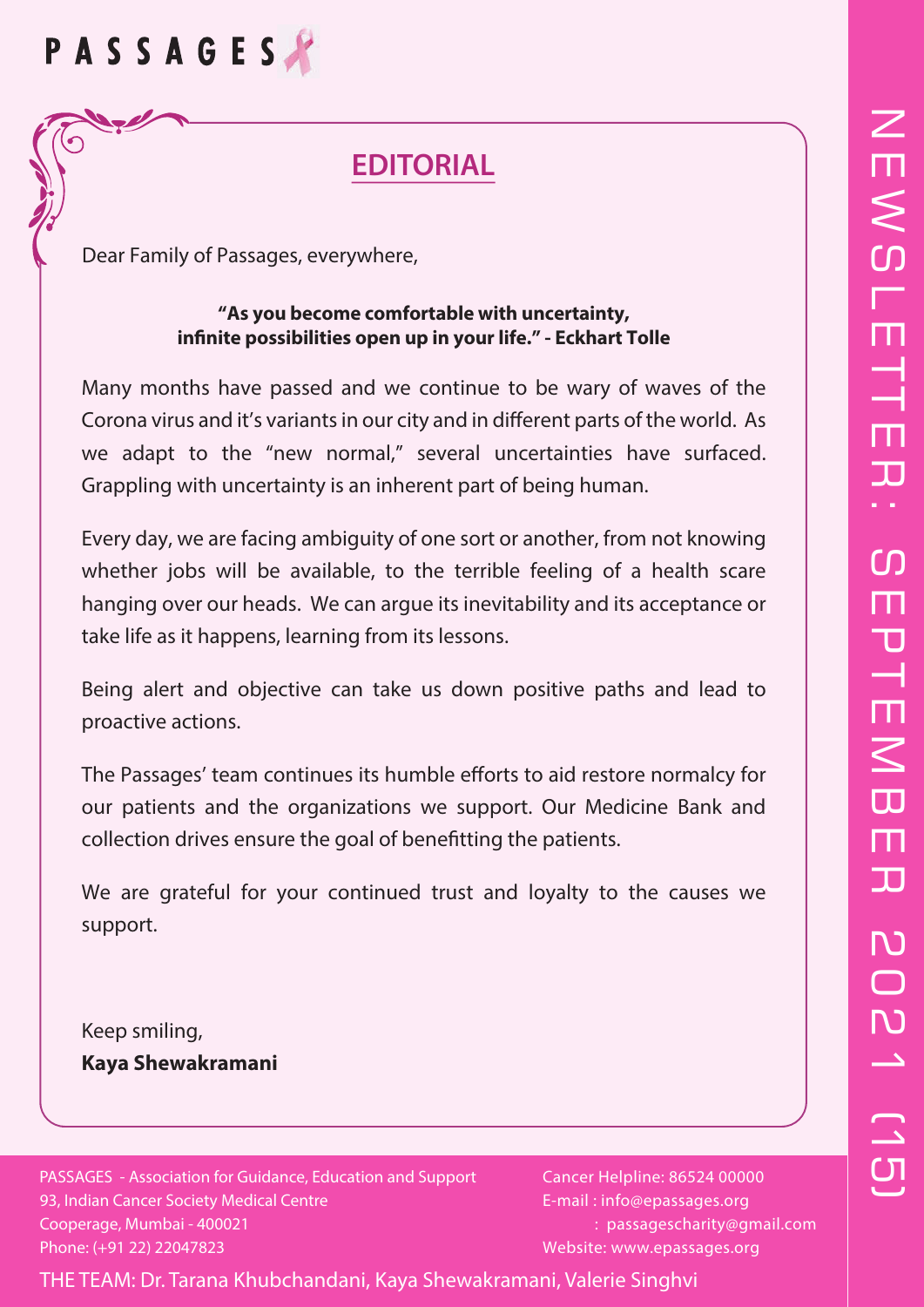

### **CANCER HEALTH PROGRAMME**

#### **Medicine Bank: (A report by Rita Advani)**

Dear friends and well-wishers,

It is time to say a few words about our Cancer Health Programme's Medicine Bank activities at Passages.

After the first Lockdown eased off, we resumed the distribution of our chemotherapy tablets for Breast Cancer patients through our Medicine Bank initiative. Some regular patients from Cama Hospital had started coming to the Passages' office at the Indian Cancer Society Medical Centre Building.

Snehal and Rehana, our able administrators, started distributing Tablets Letrozole and Tamoxifen once a month at a given date and time, in the lobby of our office building. All distributions are meticulously recorded in our Register.

Unfortunately the Covid-19 Pandemic reared its head once again in early 2021. In the months of March / April there was a second Lockdown-like situation with offices being shut once again.

Patients had to wait again for services to resume owing to the strictly enforced health protocol.

From May 2021 onwards, regulations were eased and activity started once again, albeit cautiously. We were able to extend our helping hand to patients, although fewer than before.

We hope to continue now without any further hitch.

Hopefully the festive season will not invite any more complications!

PASSAGES - Association for Guidance, Education and Support 93, Indian Cancer Society Medical Centre Cooperage, Mumbai - 400021 Phone: (+91 22) 22047823

Cancer Helpline: 86524 00000 E-mail : info@epassages.org : passagescharity@gmail.com Website: www.epassages.org

THE TEAM: Dr. Tarana Khubchandani, Kaya Shewakramani, Valerie Singhvi